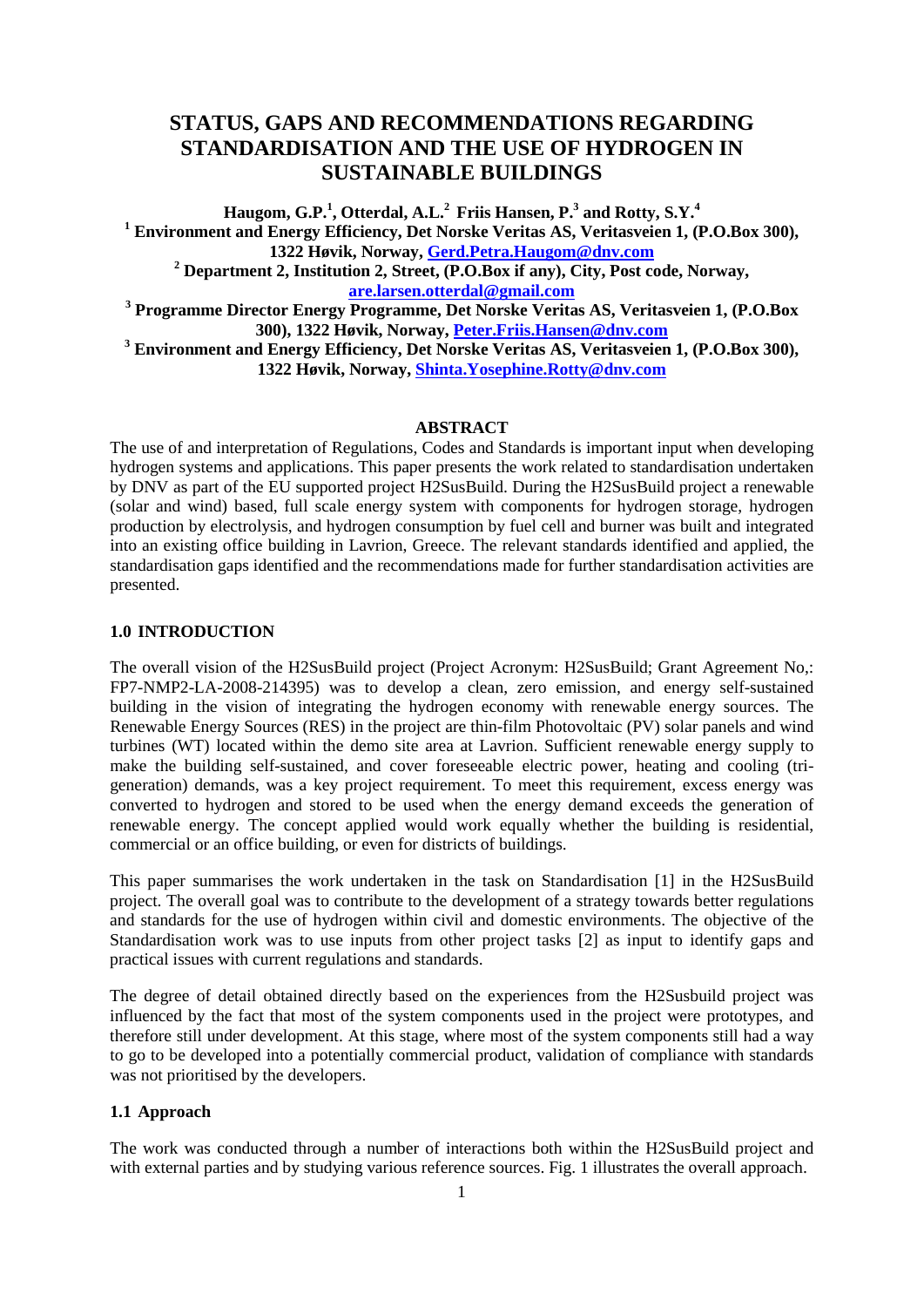As part of the work process, key partners were invited to a workshop at DNV [3] to share and discuss the work processes selected to reach compliance for the individual system components. Focus areas included overall safety, control systems and the building as a whole. The workshop was used to exchange experiences on regulations and how product requirements and standards were used to find practical compliance requirements. The partners responsible for the system components were invited to explain their perception of the gaps between existing standards and the standards applied in the H2SusBuild project. Thereafter, the findings and results were circulated to the consortium. Finally, a second review workshop [4], conducted at the demo site in Lavrion, was arranged with both the consortium and external parties.



Figure 1. Project approach

# **2.0 THE DEMO BUILDING**

The work on standardisation considered the following system components:

- Electrolyser
- Fuel Cell-based micro cogeneration system
- Hydrogen storage and hydrogen piping network
- Hydrogen burner and boiler
- Energy management and control system
- Safety system
- Building as a whole

Fig. 2 shows the main layout for the hydrogen areas in the demo-building [5]. The hydrogen systems were installed in areas that were separated from the rest of the demo building with a fire resistant wall. The electrolyser, the fuel cell and the burner were installed in separate rooms, and the hydrogen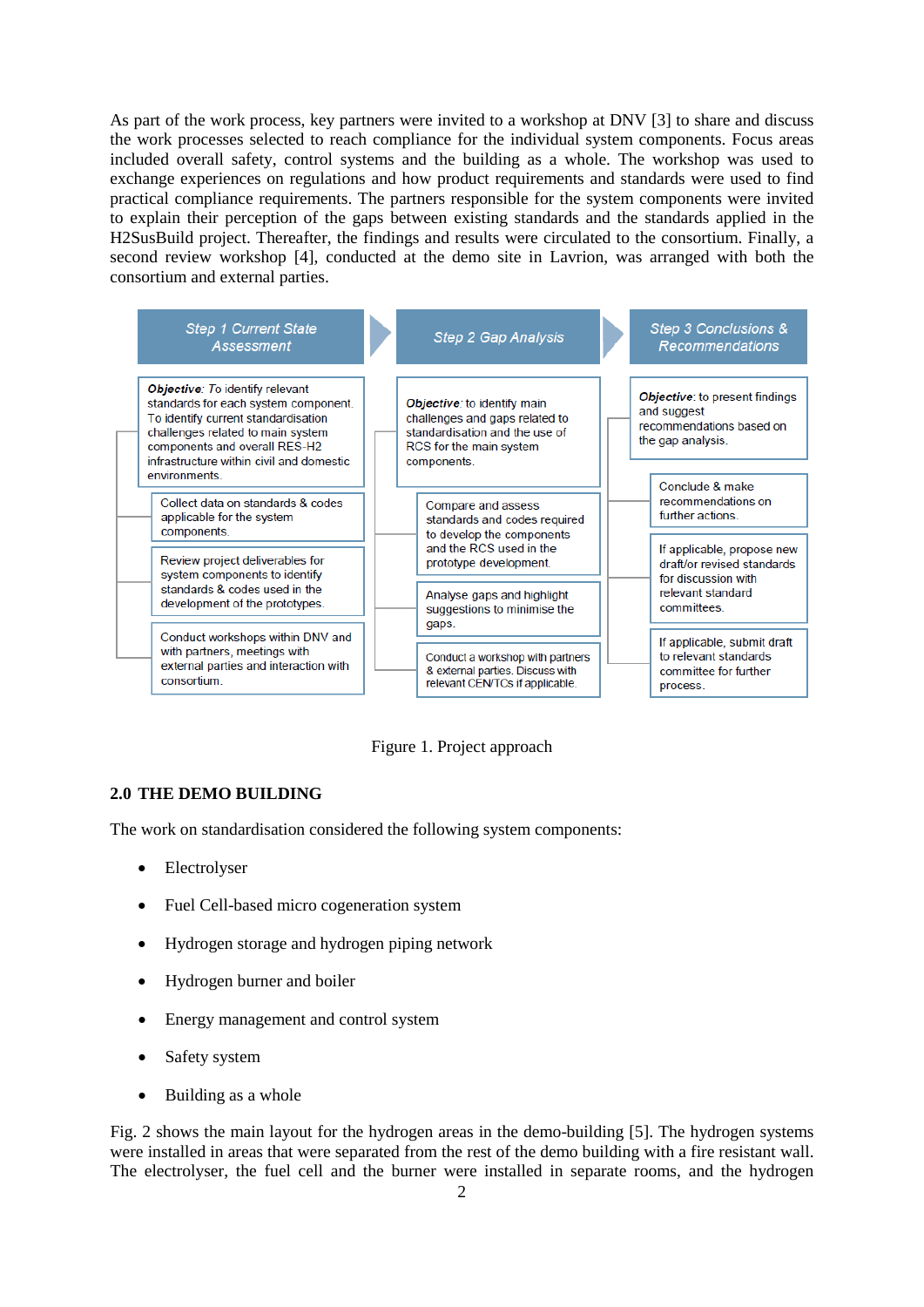storage cylinders were placed outside the building. This was possible since there was plenty of space available within the demo building and its surroundings.



Figure 2. Overview of the hydrogen areas in the demo building; electrolyser room (hydrogen production), fuel cell and burner rooms (hydrogen consumption) and the (outside) hydrogen storage

The H2SusBuild project integrated the renewable energy sources (RES) with the hydrogen system components. Specific gap assessment related to the RES was not part of the standardisation activities.

#### **3.0 REVIEW OF STANDARDS**

This section presents a summary of the review of standards undertaken within the H2SusBuild project.

The principal European regulations for products/goods are covered by the 'New Legislative Framework for marketing of products' [6]. For most products this means application of various directives under the 'CE marking framework', using available (harmonized) standards as detailed compliance reference.

Most relevant for hydrogen facilities are the ATEX Directives and the Pressure Equipment Directive (PED). Their requirements are not specific to hydrogen but would equally apply to any fuel that is capable of generating a flammable atmosphere, for example natural gas or LPG, or more generally equipment that contains fuel under pressure.

Other generic directives are also relevant, depending on the nature of the sub-component e.g.:

- Gas Appliance Directive (2009/142/EC)
- Machinery Directive (2006/42/EC)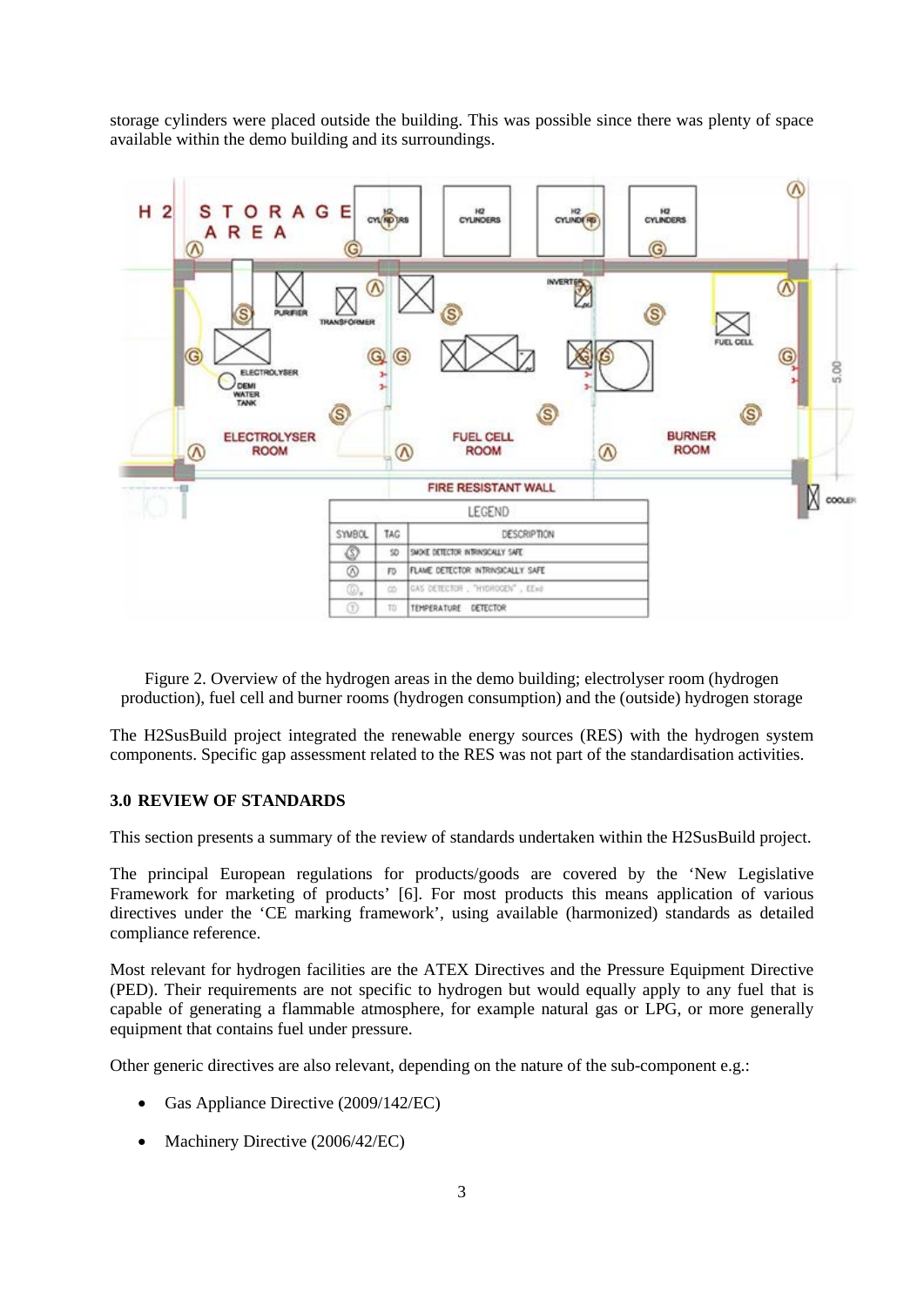- Electromagnetic compatibility Directive (2004/108/EC)
- Low Voltage Directive (2006/95/EC)

Several directives are hence normally applicable for a given system component.

Products/sub-components requirements (directives) generally put responsibility on the manufacturer to produce instructions/guidelines for safe installation, use (intended and foreseeable misuse), maintenance and dismantle, which will greatly help the system engineers in meeting the building regulations.

Building regulations related to fire safety, ventilation, explosion protection (Ex)-zones, electrical safety, etc. are covered by national legislations. This does, to a certain extent, interfere with installation requirements of products/sub-components. Hence, there is a complex interface between product legislations and building legislations to take into consideration.

The acceptance of hydrogen as an energy storage medium is not homogenous within the different member states of Europe. At the current state of development, final specifications always depend on the opinions of the relevant national bodies, and sometimes also on local authorities. As such, it is expected that each future project will have to interact with these bodies to get approval for their installation. This means that it is likely that the H2SusBuild demo project's approval requirements would be different if the demo site was in another European country.

When it comes to standards, The ISO has published or is developing standards specifically dealing with hydrogen production systems. General guidance on the safety of hydrogen systems can be found in Technical Report ISO/TR 15916:2004.

# **3.1 Relevant regulations**

A summary of regulations that are relevant for the system components in the H2SusBuild project are given in Table 1.

|                                                            | System            |                        |                                      |                                     |                                         |                  |
|------------------------------------------------------------|-------------------|------------------------|--------------------------------------|-------------------------------------|-----------------------------------------|------------------|
| <b>Relevant Regulations</b>                                | Electro-<br>lyser | Fuel Cell<br>micro CHP | H <sub>2</sub><br>storage,<br>piping | H <sub>2</sub><br>burner.<br>boiler | Energy<br>management,<br>control system | Safety<br>system |
| <b>ATEX Directive</b><br>(94/9/EC)                         | X                 | X                      | X                                    |                                     |                                         |                  |
| Pressure Equipment<br>Directive (97/23/EC)                 | X                 | X                      | X                                    |                                     |                                         |                  |
| <b>Gas Appliance Directive</b><br>(2009/142/EC)            |                   | X                      |                                      | X                                   |                                         |                  |
| Electromagnetic<br>compatibility Directive<br>(2004/108/EC | X                 | X                      |                                      | X                                   | X                                       | X                |
| Low Voltage Directive<br>(2006/95/EC)                      | X                 | X                      |                                      | X                                   | X                                       | X                |
| <b>Hot Water Boiler</b><br>Directive (92/42/EEC)           |                   |                        |                                      | X                                   |                                         |                  |

Table 1. Summary of relevant applicable regulations.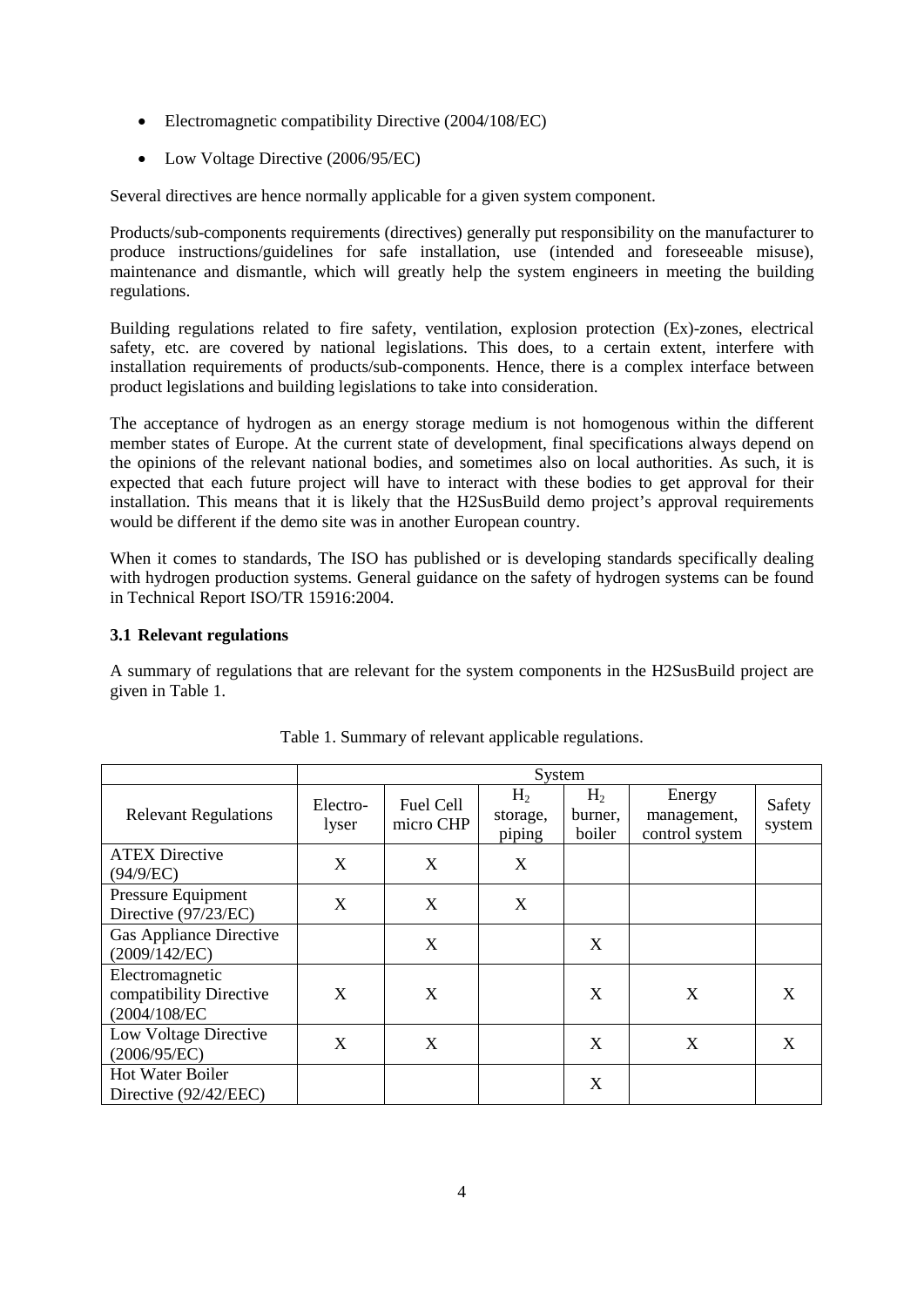# **3.2 Relevant standards**

This sub-chapter lists some of the most relevant standards applicable for the system components in the H2SusBuild project.

### Electrolyser

ISO 22734-1: 2008 Hydrogen generators using water electrolysis process – Part 1: Industrial and commercial applications. This standard is applicable to hydrogen generators intended for indoor and outdoor commercial and industrial use (non-residential use).

ISO 22734-2: 2011 Hydrogen generators using water electrolysis process – Part 2: Residential applications. This standard is applicable to hydrogen generators intended for indoor and outdoor residential use.

# Fuel Cell-based micro cogeneration system

IEC 62282-X-YYY Fuel Cell Technologies. This is a series of standards divided into 7 parts, covering stationary, portable, and micro fuel cell power systems.

EN 50465 Gas appliances - Fuel cell gas heating appliances - Fuel cell gas heating appliance of nominal heat input inferior or equal to 70 kW.

ISO/DIS 14687-3 Hydrogen Fuel – Product Specification — Part 3: Proton exchange membrane (PEM) fuel cell applications for stationary appliances. This standard specifies the quality characteristics of hydrogen fuel in order to assure uniformity of the hydrogen product for utilisation in stationary proton exchange membrane (PEM) fuel cell power systems.

# Hydrogen storage and hydrogen piping network

European standards covering pressure vessels used for pressures exceeding 0.5 bar are harmonised with PED. EN 1252-1:1998 on storage tank materials, EN 1797:2001 on gas/material compatibility, and EN 13648 part 1, 2, and 3 on safety devices for protection against excessive pressure are some of the standards related to hydrogen storage.

The standard ISO 15649:2001 on piping for petroleum and natural gas industries is used as a guideline also for hydrogen technologies. This standard is applicable to piping within facilities and for packaged equipment, with exclusion of transportation pipelines and associated plant.

The standard EN 13480:2002 is divided in 7 parts specifying the requirements for industrial piping systems and supports made of metallic materials.

ISO 26142:2010 Hydrogen detection apparatus - Stationary applications. This standard defines the performance requirements and test methods of hydrogen detection apparatus that measure and monitor hydrogen concentrations in stationary applications. The standard cover hydrogen detection apparatus used to achieve the single and/or multilevel safety operations, such as nitrogen purging or ventilation and/or system shut-off corresponding to the hydrogen concentration. The requirements applicable to the overall safety system and the installation requirements are excluded. This standard sets out only the requirements applicable to a product standard for hydrogen detection apparatus, such as precision, response time, stability, measuring range, and selectivity and poisoning. This standard is intended to be used for certification purposes.

ISO 15399 Gaseous Hydrogen - Cylinders and tubes for stationary storage. This standard covers cylinders and tubes intended for the stationary storage of gaseous hydrogen of up to a volume of 10 000 l and a pressure of 110 MPa, of seamless metallic or composite construction.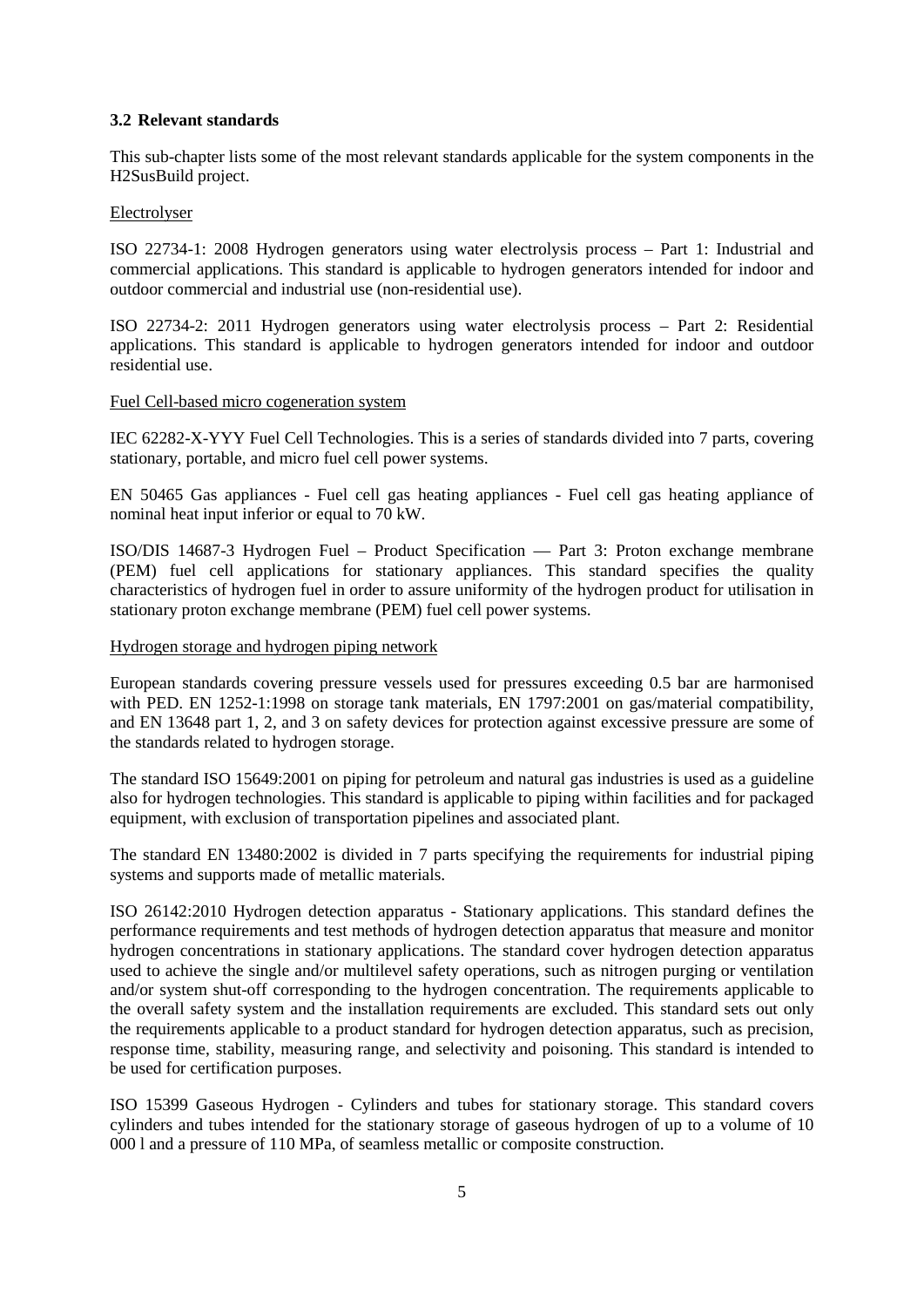The EIGA code of practice IGC 15/06 covers storage of gaseous hydrogen. IGC 15/06 on gaseous hydrogen, compression, purification, and filling into containers and storage installations at consumer site shall serve as a guide for designers and operators of gaseous hydrogen stations and reflect the best practices currently available. It includes issues such as safety of personnel, operations instructions, protection, and emergency situations.

There are also some relevant American standards/guidelines, e.g. through ASME and NFPA. US standards are not harmonised with EC directives, but they can still be used for practical purposes as long as there is no conflict with the European regulations.

# Hydrogen burner and boiler

The following natural gas guidelines are relevant as reference during the design of the burner and boiler system:

EN 303-X Heating Boilers. This is a series of standards divided into 7 parts, covering burners of various sorts, including those with forced draft burners.

ISO 23550/1/2 Safety and control devices for gas and/or oil burners and gas and/or oil appliances.

IEC 60730-2-5 Ed 4.0: Automatic electrical controls for household and similar use - Part 2-5: Particular requirements for automatic electrical burner control systems.

Gas safety valve, class A, in accordance with EN 161.

# Energy management and control system

There are standards for virtually every component forming a control system, e.g.:

IEC 60364 series: Low-voltage electrical installations

IEC 61439 series: Low-voltage switchgear and control gear assemblies

IEC 60947 series: Low-voltage switchgear and control gear

For Electromagnetic Compatibility (EMC) aspects the following standards apply, in cases where component specific standards do not address EMC:

IEC 61000-6-X Electromagnetic Compatibility (EMC) – Generic standards

#### Safety system

IEC 61508-X Functional safety of electrical/electronic/programmable electronic safety-related systems. This is a series of standards divided into 7 parts, covering all phases of the safety lifecycle.

IEC 61511-X Functional safety - Safety instrumented systems for the process industry sector. This is a series of standards divided into 3 parts, applying the principles of IEC 61508 to the process industry sector.

The standards mentioned for the energy management and control system above can also be considered as relevant.

#### Building as a whole

The technical report ISO/TR 15916 "Basic considerations for the safety of hydrogen systems Special considerations" is currently being revised by ISO/TC 197 WG16. This technical report provides guidelines for the use of hydrogen in gaseous and liquid form. The report identifies the basic safety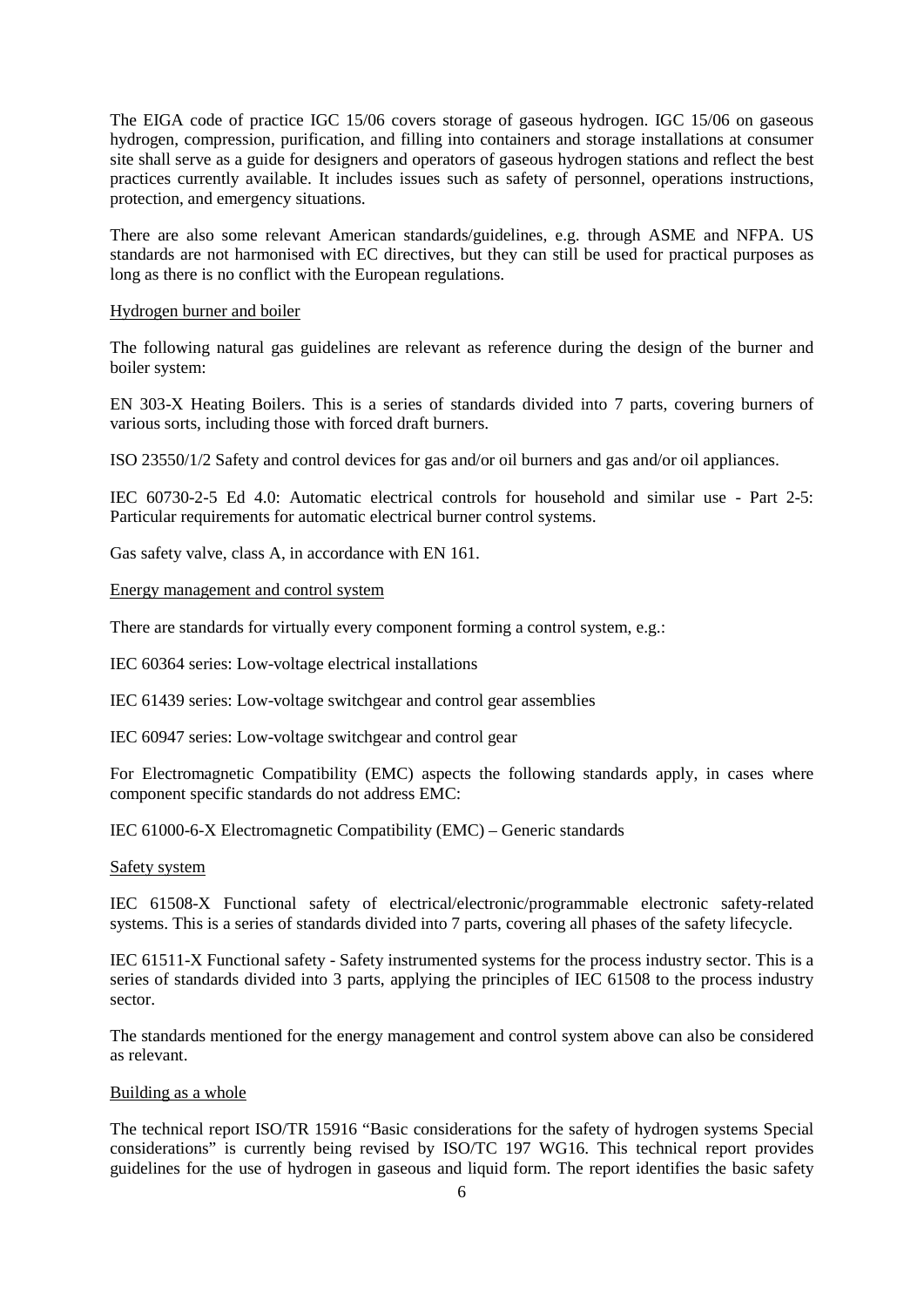concerns and risks, and describes the properties of hydrogen that are relevant to safety, e.g. related to risk assessment, layout issues and safety distances.

# **4.0 GAP ANALYSIS**

A gap analysis was carried out to identify and review the main challenges related to standardisation and the use of regulations, codes and standards for the main system components installed at the H2SusBuild demo site. Available information concerning current regulations, codes and standards together with the experiences gained by the H2SusBuild partners responsible for the different system components were the main basis for the gap analysis. The H2SusBuild project experiences were reviewed based on information available in internal project deliverables and the outcome from the first of two dedicated standardisation workshops conducted during the project [\[3\]](#page-9-0).

Some general challenges/gaps that were found to be common to all the considered system components are outlined in the following:

It was found that requirements are presented on different 'application level'. Some requirements apply to components, while other requirements apply to the system. This is a challenge, as at the same time safety can only be assessed on a system level, commonly referred to as 'functional whole'.

During the project, the H2SusBuild partners found that there can be hundreds of standards per directive. This makes it very challenging to navigate in the "jungle of requirements". There is a hierarchy of standards, and many contain references, also circular references, which tend to make it difficult to decide what the relevant requirements are.

Many product standards, although available, are not harmonised to the specific directive. As an example the standard IEC 62282-3-1 covers many aspects, also related to pressure safety and Explosion protection (Ex). However the standard is currently only harmonised to the Low Voltage Directive (LVD).

There are regulations beyond safety, e.g. environmental issues, in the coming (RoHS, EuP, etc.).

# **4.1 Defining responsibility**

The issue of responsibility was addressed and discussed during both standardisation workshops held during the project. At the second workshop [\[4\]](#page-9-1), the lack of understanding of who is responsible for certification of the equipment, was raised as an issue of concern by external participants. There is also an issue related to the responsibility for 're-certification' of the equipment, both regarding who is responsible and how this should be done. Re-certification is necessary to cover the full lifetime of the equipment.

The gap analysis clearly revealed that defining responsibility is a key element. In particular it is essential to address who is responsible for the different interfaces. Both the Pressure Equipment Directive (PED) and the Machinery Directive (MD) contains relevant clauses.

Relevant clause in Pressure Equipment Directive (PED):

*"Whereas this Directive relates also to assemblies composed of several pieces of pressure equipment assembled to constitute an integrated and functional whole; whereas these assemblies may range from simple assemblies such as pressure cookers to complex assemblies such as watertube boilers; whereas, if the manufacturer of an assembly intends it to be placed on the market and put into service as an assembly — and not in the form of its constituent nonassembled elements — that assembly must conform to this Directive; whereas, on the other hand, this Directive does not cover the assembly of pressure equipment on the site and under the responsibility of the user, as in the case of industrial installations"; (Guideline 3/1).*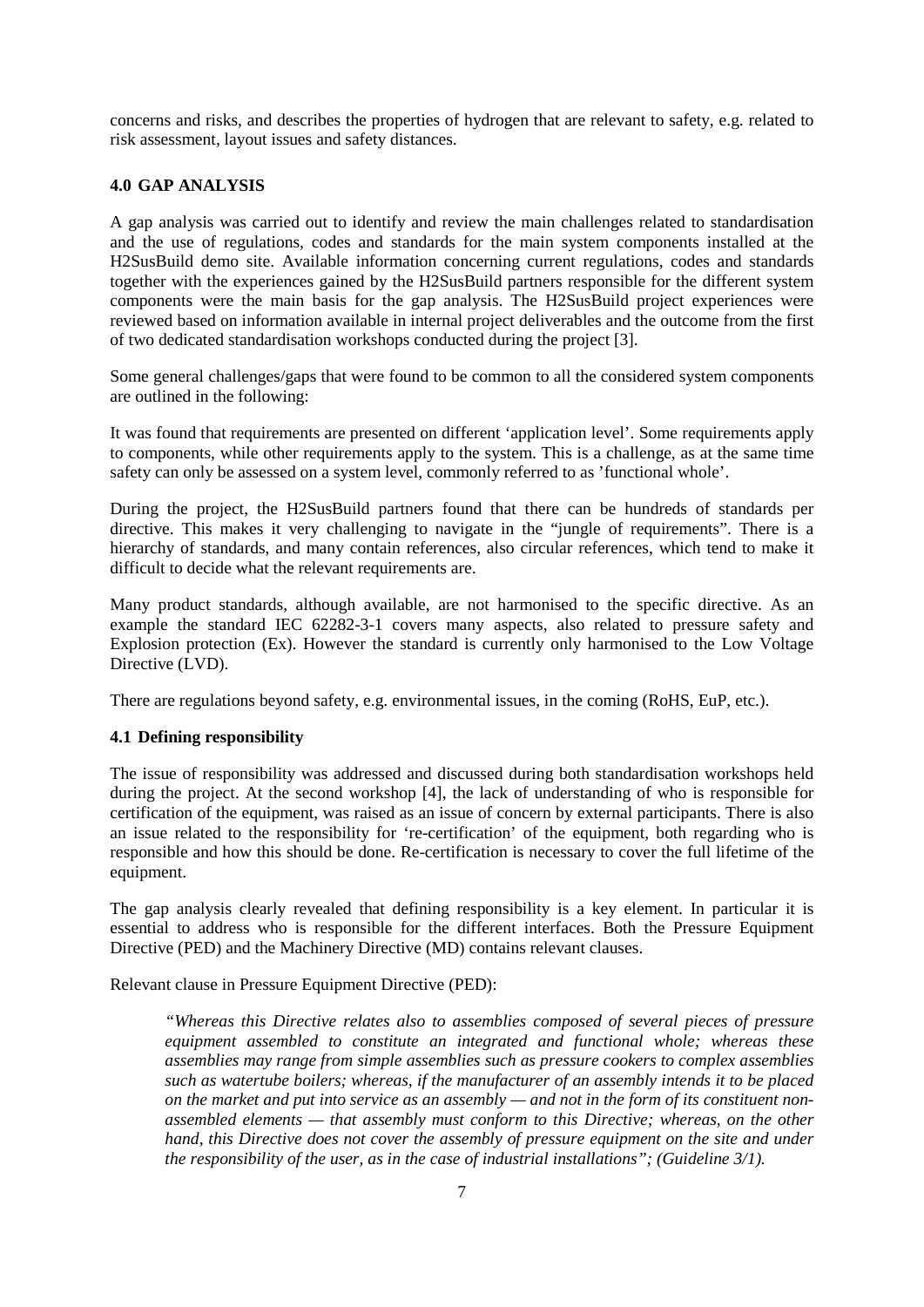Relevant clause in Machinery Directive (MD):

*"Although the requirements of this Directive do not apply to partly completed machinery in their entirety, it is nevertheless important that the free movement of such machinery be guaranteed by means of a specific procedure." (Art. 13 / Guideline)*

To deal with the responsibility for the interfaces, it is necessary to identify and address who is responsible for connecting/installing the goods. This includes who is responsible for defining the Ex Zones. This is a 'chicken and egg' dilemma, because knowledge about the sub-components is needed to identify 'weak spots', outlets etc. A related issue is how internal Ex hazards are addressed? In PED, this is inherit in the hazards term, while the MD address this in Art. 1.5.7.

When considering the responsibilities and the interfaces is it necessary to understand and clarify who is responsible for operating and maintaining the goods/installation. This includes who is responsible for overall safety, and that safety issues are satisfactory addressed:

- When installed is it safe to operate?
- Are safety functions thoroughly tested?
- Are selected safety functions appropriate
- Have overall safety been looked at from different angles (functional, risk oriented and prescriptive)
- Have best practices for analysing electrical/electronic/programmable electronic safety functions been applied, ref. IEC 61508?

# **5.0 RECOMMENDATIONS**

A number of specific recommendations were identified based on the standardisation activities undertaken in the H2SusBuild project.

# **5.1 Structural**

It is recommended to continue to support hydrogen industry with practical knowledge about the regulatory framework in the EU (CE marking regime). Further work towards better linkage between the directives and relevant standards is needed.

It is recommended to initiate work on establishing a simplified guidance document for hydrogen installations (or broader: installations containing gaseous fuels) to support overall site approval. The existing Permitting Guidance for Hydrogen and Fuel Cell Stationary Applications from the HYPER project [\[7\]](#page-9-2) is considered a very relevant reference source for this work. As the HYPER project partly ran in parallel with the H2SusBuild project, the final results from HYPER became available very late in the H2SusBuild project. The InsHyde project in HySafe [\[8\]](#page-9-3) investigated small-medium size indoor hydrogen leaks and provided recommendations towards safe use and storage associated with the use of indoor hydrogen systems and does as such also contain valuable reference data.

It is recommended to establish this simplified guidance document as a European guideline for hydrogen installations, endorsed by the authorities in the various EU countries and hence becoming the best practice reference.

It is recommended to establish a European or international forum for exchange of experiences to set the right level of safety, as these installations become commoditized. Existing organisations, as the International Association for Hydrogen Safety (IA HySafe) or the European Hydrogen Association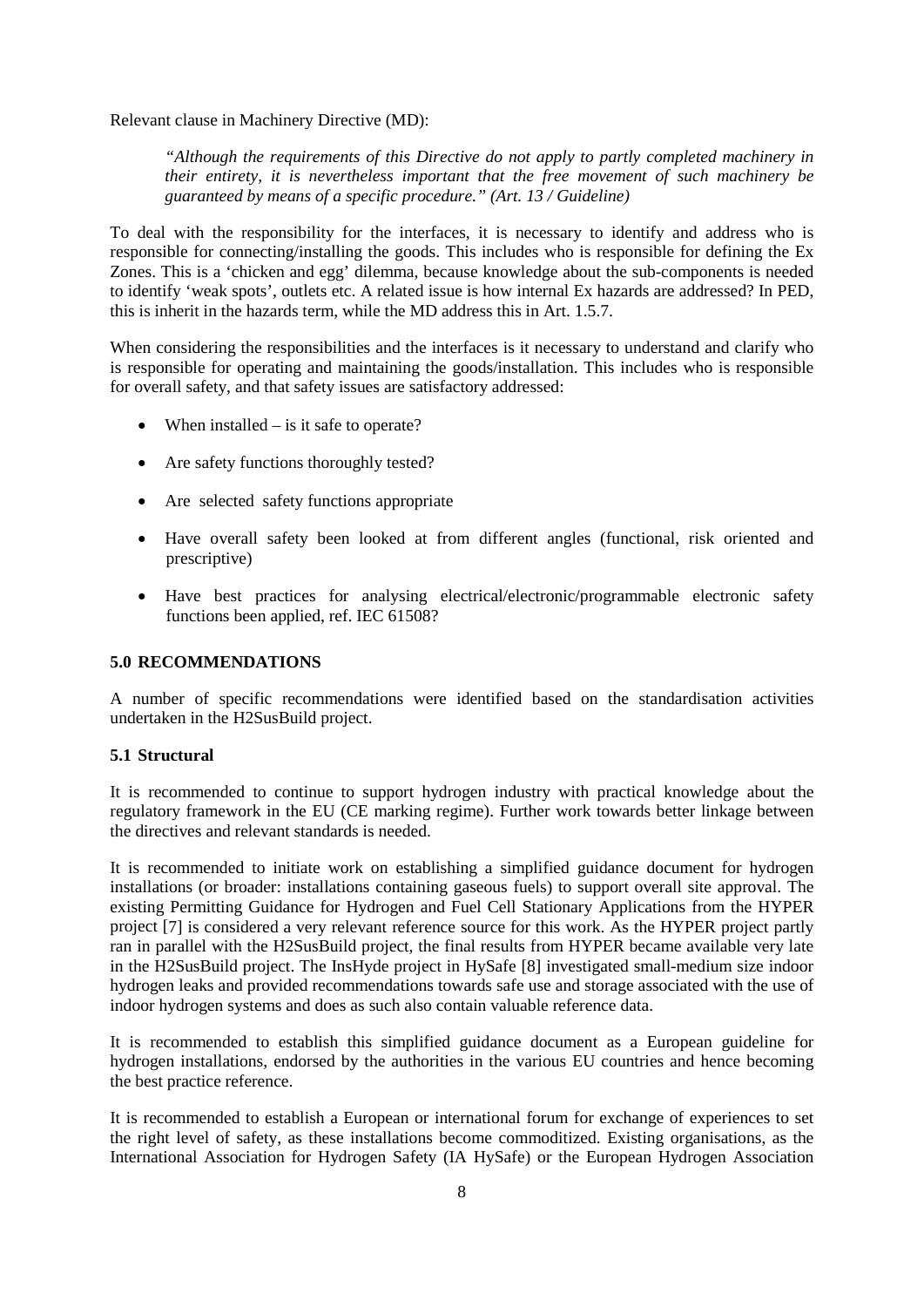(EHA), are examples of organisations that might be suited to contribute to the establishment of such a forum, provided they obtain sufficient support.

# **5.2 Project execution**

In a future project of this size and complexity it is recommended to appoint a coordinator to follow up sub suppliers all the way from identification of requirements, through compliance documentation to formalism around certification and/or self declaration.

It is recommended to set deadlines for completion of sub-system instructions covering installation, operation, maintenance and safety. This would be part of the compliance documentation, and would allow system integration and related safety considerations to draw upon the knowledge base of the sub suppliers.

Future projects should, in addition to demonstrating feasibility, also look into likely 'parallel scenarios' for similar installations in commercial/residential buildings and analyse related safety challenges, in particular location of hydrogen storage tanks, related ventilation issues and hydrogen leakage mitigation. Suggested simplifications must be looked at and analysed from a safety point of view.

# **6.0 CONCLUSIONS**

Based on the input and the experiences from the standardisation activities undertaken in the H2SusBuild project, the following main conclusions can be drawn.

# **6.1 Technical**

There are generally enough technical standards available for the system components.

The requirements in the standards are generally relevant and adequate.

There are no major technical shortcomings or gaps in the standards.

# **6.2 Structural**

Due to the structure of the regulatory framework in the EU, the requirements are scattered (found in different directives).

There is not a very clear linkage between standards and regulations (due to lack of reference to these standards as being harmonized).

The overall safety of an installation is subject to national regulations, and is not harmonised across Europe. This can be a challenge when trying to replicate a sustainable building solution in different countries. Most national regulations, however, refer to international standards and best practices.

As most regulations have functional requirements, rather than prescriptive, it is not possible to find an absolute answer w.r.t. the extent of safety (barriers) to include in an integrated hydrogen system.

As a result of the above, it can be a real challenge to determine the most relevant compliance requirements for a given component/product/system and for the total installation as a whole. Due to this, manufacturers tend to not document compliance activities and evidence properly.